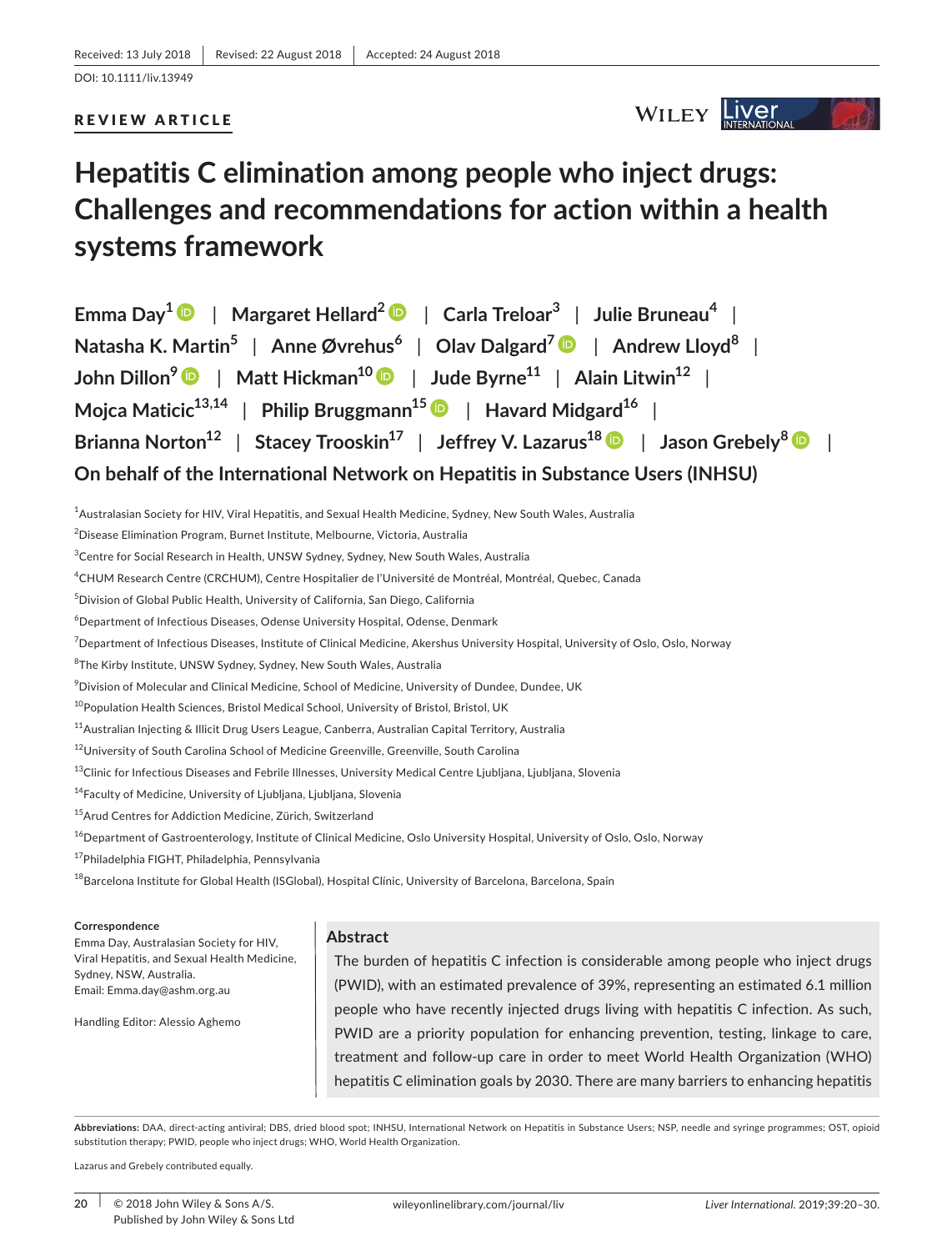# **DAY** ET AL. **21** *DAY* **ET AL. <b>21** *DAY* ET AL. **21** *DAY* ET AL. **21** *DAY* ET AL. **21** *D*

C prevention and care among PWID including poor global coverage of harm reduction services, restrictive drug policies and criminalization of drug use, poor access to health services, low hepatitis C testing, linkage to care and treatment, restrictions for accessing DAA therapy, and the lack of national strategies and government investment to support WHO elimination goals. On 5 September 2017, the International Network of Hepatitis in Substance Users (INHSU) held a roundtable panel of international experts to discuss remaining challenges and future priorities for action from a health systems perspective. The WHO health systems framework comprises six core components: service delivery, health workforce, health information systems, medical procurement, health systems financing, and leadership and governance. Communication has been proposed as a seventh key element which promotes the central role of affected community engagement. This review paper presents recommended strategies for eliminating hepatitis C as a major public health threat among PWID and outlines future priorities for action within a health systems framework.

#### **KEYWORDS**

elimination, health systems, people who inject drugs, viral hepatitis C

# **1** | **INTRODUCTION**

Hepatitis B and hepatitis C account for approximately 1.34 million deaths globally, surpassing all chronic infectious diseases including HIV, malaria and tuberculosis. $^1$  It is estimated that 71 million people are living with chronic hepatitis C infection. $^2$  The burden of hepatitis C-related morbidity and mortality continues to rise.<sup>1,3</sup> However, broad access to direct-acting antiviral (DAA) hepatitis C regimens with cure rates of over 95% $^4$  provides an opportunity to reverse the rising burden of liver disease attributable to hepatitis C infection.

The burden of hepatitis C infection is considerable among people who inject drugs (PWID), with an estimated prevalence of 39%, representing an estimated 6.1 million people who have recently injected drugs living with hepatitis C infection (9% of all infections globally).<sup>2,5,6</sup> There is also considerable heterogeneity in the burden of hepatitis C infection among people who have recently injected drugs (Figure 1), with half of infections from just four countries: the Russian Federation, the United States, China and Brazil.<sup>6</sup> PWID are a priority population for enhancing prevention, testing, linkage to care, treatment and follow-up care.

In 2016, the World Health Organization (WHO) set an ambitious goal to eliminate hepatitis C as a major public health threat by 2030. Specific targets include increasing sterile needles/syringes distributed from 20 to 200 per person per year for PWID, reducing new hepatitis C infections by 80% and hepatitis C-related deaths by 65%, increasing hepatitis C diagnoses from <20% to 90% and the number of people receiving hepatitis C treatment from  $\leq 10\%$  to 80%.<sup>7,8</sup>

There are many barriers to enhancing hepatitis C prevention, diagnosis, linkage to care and treatment to achieve the WHO targets

#### Key points

- PWID are a priority population in efforts to eliminate hepatitis C globally.
- There are many interventions effective for hepatitis C prevention, linkage to testing, care and treatment in PWID.
- Future efforts to eliminate hepatitis C among PWID require interventions across the six core components of a health systems framework including service delivery, health workforce, health information systems, medical procurement, health systems financing, and leadership and governance.
- Communication is a key component of the hepatitis C elimination response, promoting the central role of community engagement and ensuring dynamic interaction among the six traditional building blocks.

among PWID. Challenges include poor global coverage of harm reduction services, restrictive drug policies and criminalization of drug use, poor access to health services, low hepatitis C testing, linkage to care and treatment, restrictions for accessing DAA therapy and the lack of national strategies and government investment to support WHO elimination goals. $4,9$ 

However, recent advances in the simplification of hepatitis C testing, diagnosis and treatment present an opportunity to enhance hepatitis C care among PWID. On 5 September 2017, prior to the  $6<sup>th</sup>$ International Symposium on Hepatitis in Substance Users (INHSU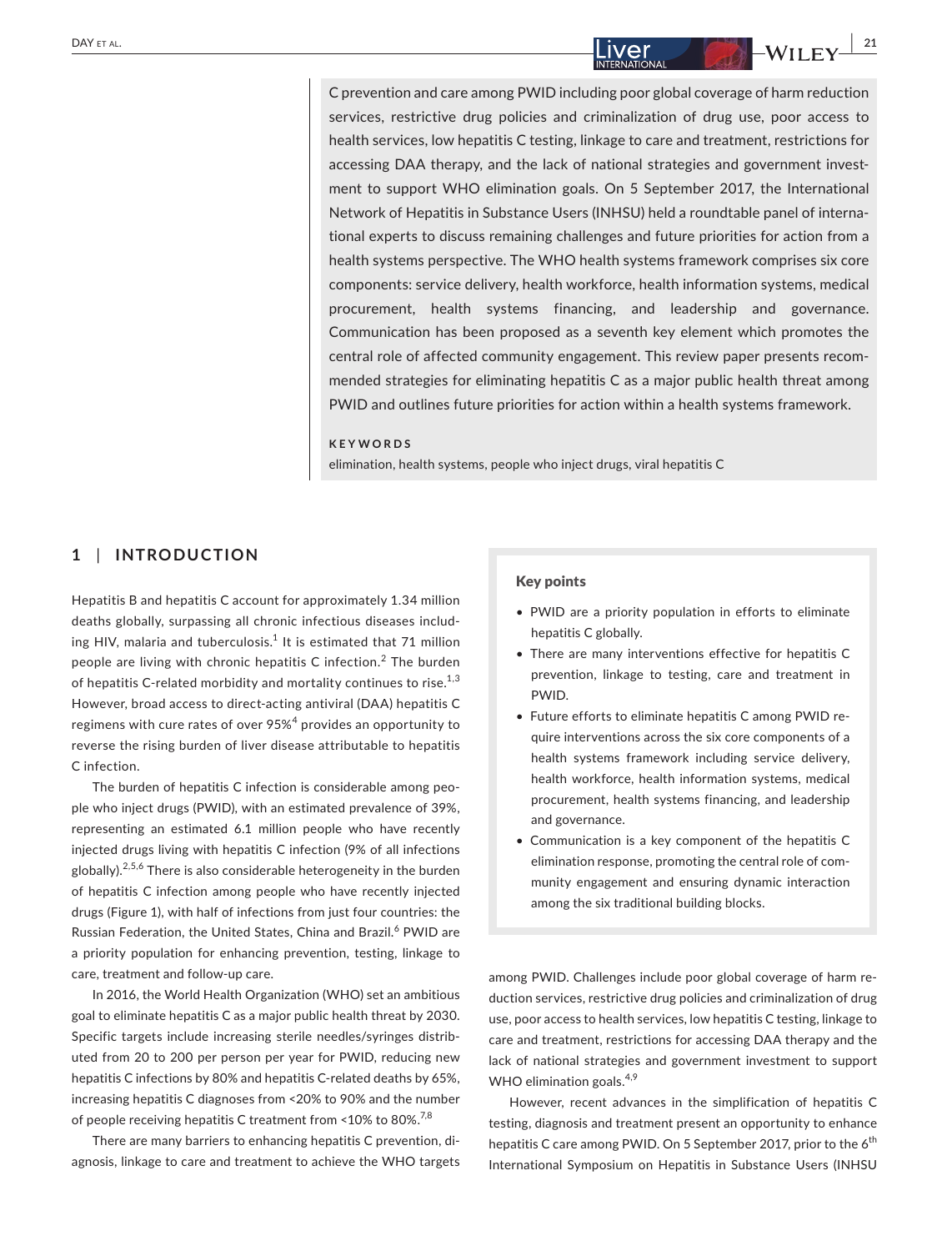2017), the International Network of Hepatitis in Substance Users (INHSU) held a roundtable panel of international experts in drug and alcohol, infectious diseases and hepatology to discuss remaining challenges and future priorities for action from a health systems perspective. Concepts and priorities were further developed through subsequent consultation. This paper presents recommended actions based on the expert input from the roundtable, follow-up consultation and evidence from the literature. It highlights the available scientific evidence regarding strategies to enhance hepatitis C prevention, testing, linkage to care and treatment for PWID and outlines future priorities for action within a health systems framework.

# **2** | **INTERVENTIONS TO ENHANCE HEPATITIS C PREVENTION, TESTING AND TREATMENT TO ACHIEVE HEPATITIS C ELIMINATION AMONG PEOPLE WHO INJECT DRUGS**

# **2.1** | **Hepatitis C prevention**

In 2015, there were an estimated 1.7 million new hepatitis C infections globally, with 23% occurring among people who inject drugs as a result of sharing of non-sterile injecting equipment,<sup>8</sup> highlighting the elevated hepatitis C incidence among PWID in many settings,  $10-13$  particularly in the initial years of injecting.  $11,14$ 

There is evidence of the effectiveness of combined opioid substitution therapy (OST) and high-coverage needle and syringe programmes (NSP) on reducing the risk of hepatitis C acquisition in PWID.<sup>11,12</sup> OST is associated with a 50% reduction in hepatitis C acquisition risk, while combined OST and NSP are associated with a 74% reduction in hepatitis C transmissions.<sup>15</sup> NSP are also recognized as one of the most cost-effective public health interventions.<sup>16</sup> NSP and OST also have many other social, health and economic benefits beyond hepatitis C prevention, including prevention of HIV transmission and reducing death from overdose.<sup>17-19</sup>

Increasing hepatitis C treatment among PWID also has potential prevention benefits and is cost-effective.<sup>20-22</sup> As per international guidelines, given PWID are at a high risk of hepatitis C transmission, and hepatitis C treatment resulting in cure eliminates infectiousness which may yield transmission reduction benefits, PWID are a high priority for treatment.<sup>23-26</sup>

However, mathematical modelling studies suggest that while hepatitis C treatment for PWID can lead to substantial reductions in hepatitis C prevalence and reduce transmission. $27-31$  prevention benefits are greatest when delivered in combination with OST and NSP.28,32,33 Similarly, theoretical modelling indicates that while harm reduction has likely averted high HCV prevalence in some settings, scale-up of OST and NSP alone is unlikely to achieve WHO elimination incidence targets.28,34 Therefore, a combination prevention strategy including hepatitis C treatment as prevention and increased



FIGURE 1 Estimated number of people with recent injecting drug use living with HCV viraemic infection, by country. This figure has been reproduced with permission from Ref. 6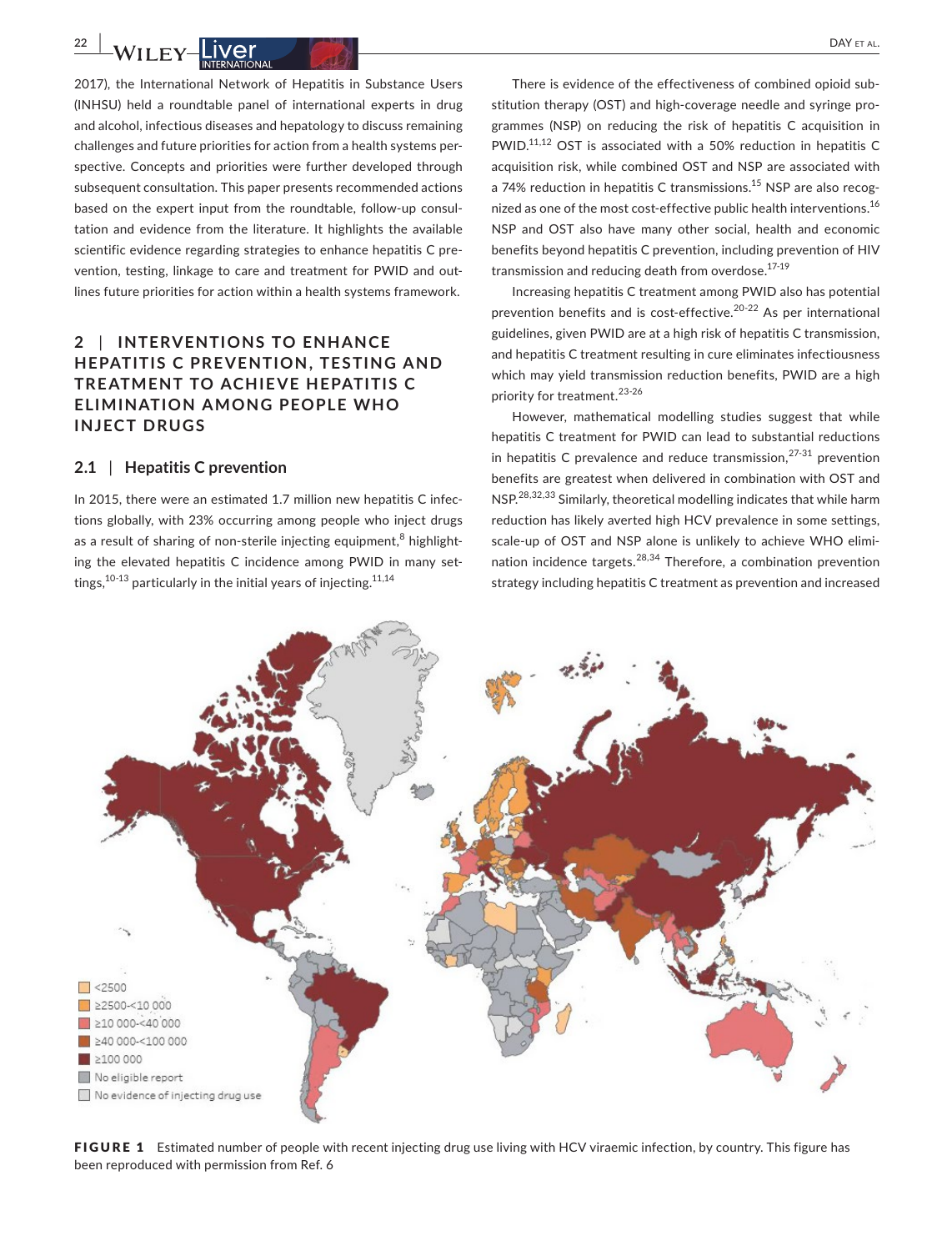coverage of harm reduction interventions is critical for achieving reductions in hepatitis C prevalence/incidence among PWID.<sup>20</sup>

# **2.2** | **Hepatitis C testing**

Globally, hepatitis C testing and diagnosis remain inadequate, both in terms of numbers (<20% diagnosed) and in terms of completeness of tests offered (even fewer have been HCV RNA tested), in particular for PWID.35-38 In a systematic review of the effectiveness of interventions to improve hepatitis C testing among PWID, on-site testing with pre-test discussion and education and dried blood spot (DBS) testing were demonstrated to be effective in increasing hepatitis C testing among PWID when compared to control interventions.<sup>39</sup> Other strategies that have been evaluated (without any comparator intervention) include physical and electronic medical chart reminders to prompt targeted risk-based assessment and testing,<sup>40-44</sup> peerdelivered outreach hepatitis  $C$  testing and hepatitis  $C$  education,  $45$ prison-based outreach testing,<sup>46</sup> patient referral contact tracing with monetary incentive for testing $47$  and point-of-care hepatitis C testing.48-54 Decisions on what intervention(s) to implement to enhance hepatitis C testing will depend on the setting (and prevalence of hepatitis C infection), the model of care, the local context and health care system. Decisions should also be based on engagement with the affected community to assess what testing interventions are most appropriate. Interventions should be implemented in a way that is respectful of individual choice and priorities. There is a lack of quality evidence on the most effective testing strategies, as such strategies should be trialled and implemented in a way that is consultative and responsive rather than prescriptive.

#### **2.3** | **Linkage to hepatitis C care and treatment**

Linkage of PWID to hepatitis C care and treatment is insufficient internationally.<sup>35-37</sup> In a systematic review of studies to improve linkage to hepatitis C care for PWID in the interferon-era, facilitated referral (either a nurse, peer-support worker or patient navigator) for hepatitis C assessment and scheduling of specialist appointments was associated with improved linkage to hepatitis C care.<sup>39</sup> Integrated hepatitis C care within drug use and psychiatric services delivered by a multidisciplinary team with case management services, with or without non-invasive liver disease assessment, was associated with improved hepatitis C treatment uptake.<sup>39</sup> Other strategies evaluated and shown to enhance hepatitis C linkage to care and treatment include dried blood spot testing,<sup>55</sup> point-ofcare hepatitis C testing,  $51,52$  non-invasive liver disease screening using transient elastography (FibroScan®) with facilitated referral to care,<sup>56-58</sup> integrated hepatitis C care,<sup>40,59-63</sup> patient navigation programmes,  $64,65$  peer-based support,  $66-77$  financial incentive programmes<sup>78,79</sup> and telemedicine.<sup>80-83</sup> However, the majority of interventions that have been evaluated are specific for the interferon-era. Further research is needed to evaluate optimal interventions for linkage to hepatitis C care and treatment with interferon-free DAA therapy. Similar to efforts to increase hepatitis C testing, decisions on what intervention(s) to implement to enhance hepatitis C linkage to care and treatment will depend on the setting and prevalence of hepatitis C infection, the model of care and the local context and health care system (which includes who can prescribe therapy and the reimbursement restrictions in place).

## **2.4** | **Models of hepatitis C care**

There is evidence that different models of care are effective for linkage of PWID to hepatitis C care and treatment including in hospitalbased specialist clinics, community health centres, drug treatment clinics, prisons, NSP, supervised consumption rooms and primary care.<sup>84</sup> The common theme from this spectrum of hepatitis C care models is that "one size does not fit all".<sup>84</sup> Models of care which provide on-site hepatitis C care in venues where PWID are already accessing services are important.<sup>84</sup> With the availability of simple DAA therapies, the expansion of hepatitis C care to primary care, prisons, and other non-hospital settings, as well as broadening the types of health care professionals providing care, will greatly enhance access to hepatitis C care and treatment for PWID.

# **2.5** | **Hepatitis C treatment**

DAA therapy has improved the feasibility of hepatitis C treatment among PWID compared to interferon-based therapies, given DAA therapies have limited psychiatric side-effects, are simpler (oral, once-daily vs weekly injections) and shorter in duration (8-12 weeks vs 24-48 weeks). DAA therapy is effective among PWID receiving OST, $85-95$  people with a history of injecting drug use<sup>78,96-101</sup> and recent PWID,<sup>95,102-104</sup> including those with hepatitis C/HIV co-infect ion.<sup>89-91,94,97,100,101</sup> There is no impact of drug use prior to or during treatment on response to DAA therapy among people receiving  $OST<sup>94,95</sup>$  or people with recent injecting drug use.<sup>95,104</sup> Concomitant alcohol use also has no impact on DAA treatment outcomes.<sup>105</sup> Hepatitis C reinfection incidence among PWID is 0.0-5.3/100 person-years,<sup>106-113</sup> with higher rates among those with ongoing injecting  $(4.9-6.4/100$  person-year).<sup>107,109,110,112</sup> Strategies to enhance hepatitis C prevention, such as access to high-coverage NSP and OST (>200 needle-syringes distributed per PWID and >40 OST recipients per 100 PWID), are crucial to minimize hepatitis C reinfection risk.

# **3** | **REMAINING CHALLENGES AND KEY RECOMMENDATIONS FOR ACTION FROM A HEALTH SYSTEMS PERSPECTIVE TO ACHIE VE HEPATITIS C ELIMINATION AMONG PEOPLE WHO INJECT DRUGS**

## **3.1** | **Health systems building blocks**

A health system, as defined by WHO is all the organizations, institutions, resources and people whose primary purpose is to improve health.<sup>114,115</sup> The WHO health systems framework comprises six core components, some of which underpin other components,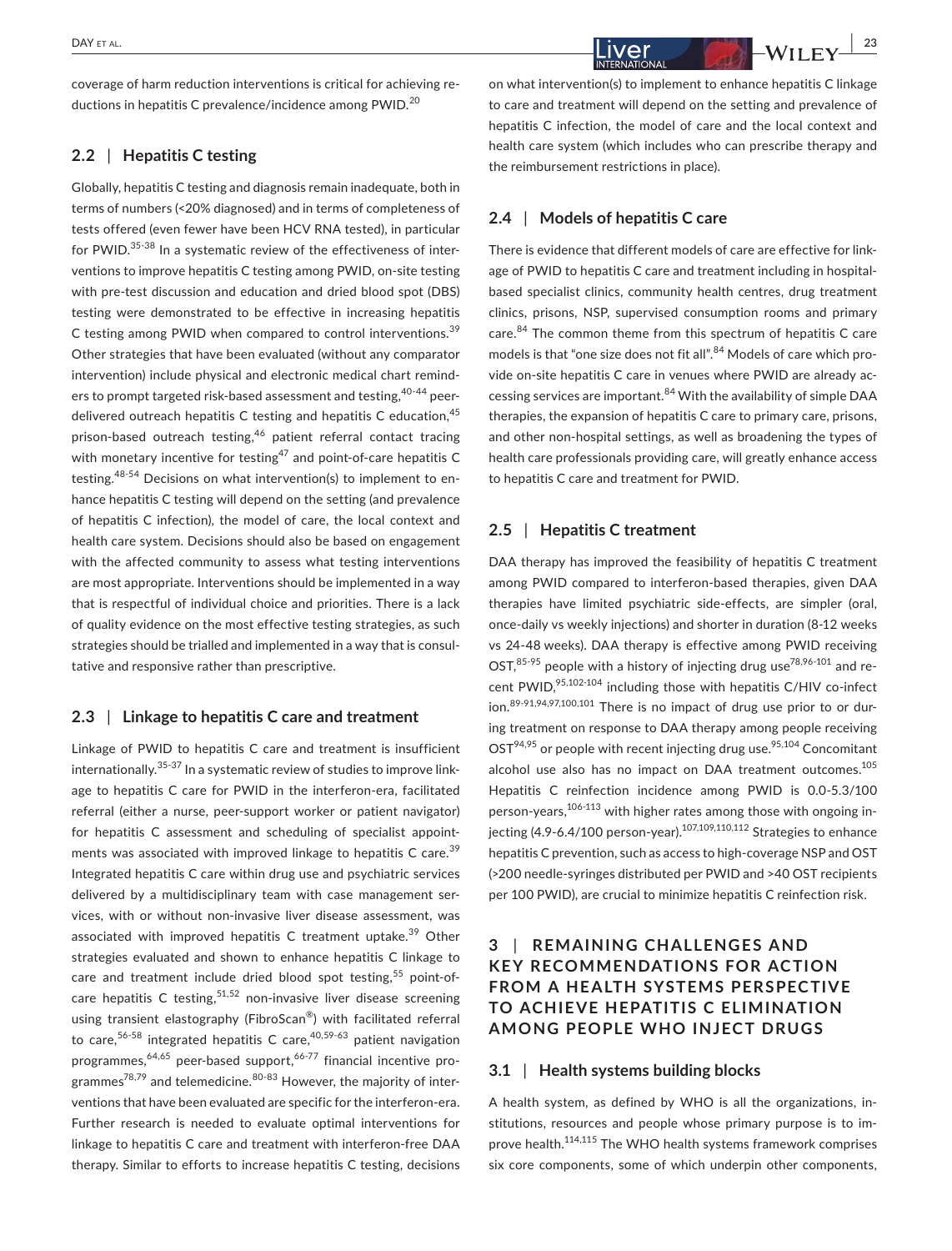



FIGURE 2 Proposed modified WHO Health Systems Framework for PWID. This figure has been modified from Ref. 134

such as leadership/governance and health information systems, others are input components to the health system (financing and the health workforce), or reflect the outputs of the health system (medical products and technologies and service delivery).114,115 Communication has been proposed as a seventh key element. This promotes the central role of communication in the context of affected community engagement and ensures dynamic interaction among the six traditional building blocks.<sup>114,115</sup>

Given the interdependent nature of health system components, barriers to hepatitis C care and treatment should be systematically addressed across all elements of the health systems framework to support sustainable improvement throughout the care cascade (Figure 2).

#### **3.2** | **Communication and engagement**

A people-centred approach to the health systems framework promotes health care that is respectful of, and responsive to, the preferences, needs and values of affected communities. If communication and engagement is established as essential to the health systems framework, this component provides a central tenet on which health strategies can be structured. As people who are actively involved in their own health care tend to have better outcomes.<sup>116</sup> there is potential to move beyond inefficient and inequitable health systems by focusing on patient participation and community-led health interventions.

Key actions to enhance hepatitis C care for PWID through communication and patient engagement include:

- **1)** Enhancing health care worker communication through education on stigmatizing language/terminology, attitudes, practices and policies;
- **2)** Providing peer-led hepatitis C, health promotion and health literacy education through drug user organizations;
- **3)** Facilitating consumer participation in hepatitis service design and delivery;
- **4)** Facilitating patient engagement in hepatitis C communication strategies;

**5)** Ensuring patient representation on national hepatitis C strategy planning committees/reference groups.

#### **3.3** | **Service delivery**

Service delivery is the provision of health care to people. All inputs to the health system, for example, health workforce, medical procurement and health information systems are intended to enhance service delivery. WHO categorizes good service delivery as possessing the following key characteristics: comprehensiveness, accessibility, coverage, continuity, quality, person-centredness, coordination, and accountability and efficiency.<sup>114</sup>

As previously mentioned, there are many effective models of hepatitis C service delivery shown to successfully link PWID to care and treatment, all of which require contextual considerations such as individual diversity and culture. The same considerations need to be applied to pro-active testing outreach campaigns for those individuals not connected to any health care services.

New DAA therapies have simplified on-treatment monitoring and the resulting hepatitis C care pathway. This has increased the number of settings where hepatitis C services can be provided and has enabled a broader range of practitioners to be involved in prescribing (drug and alcohol specialists, general practitioners, pharmacists, nurses and physician assistants) and supporting people through testing and care. This simplification has led to a wide spectrum of models of care that can improve hepatitis C service delivery.

Key actions to enhance hepatitis C service delivery include:

- **1)** Establishing and supporting hepatitis C testing methodologies that do not require venepuncture (eg, finger-stick and saliva) to enhance hepatitis C diagnosis, linkage to care, and treatment in a variety of settings;
- **2)** Supporting the concept of task-shifting towards the continued expansion of available practitioners who can provide hepatitis C testing, linkage to care and treatment;
- **3)** Delivering services to PWID in a non-judgmental and non-stigmatizing way.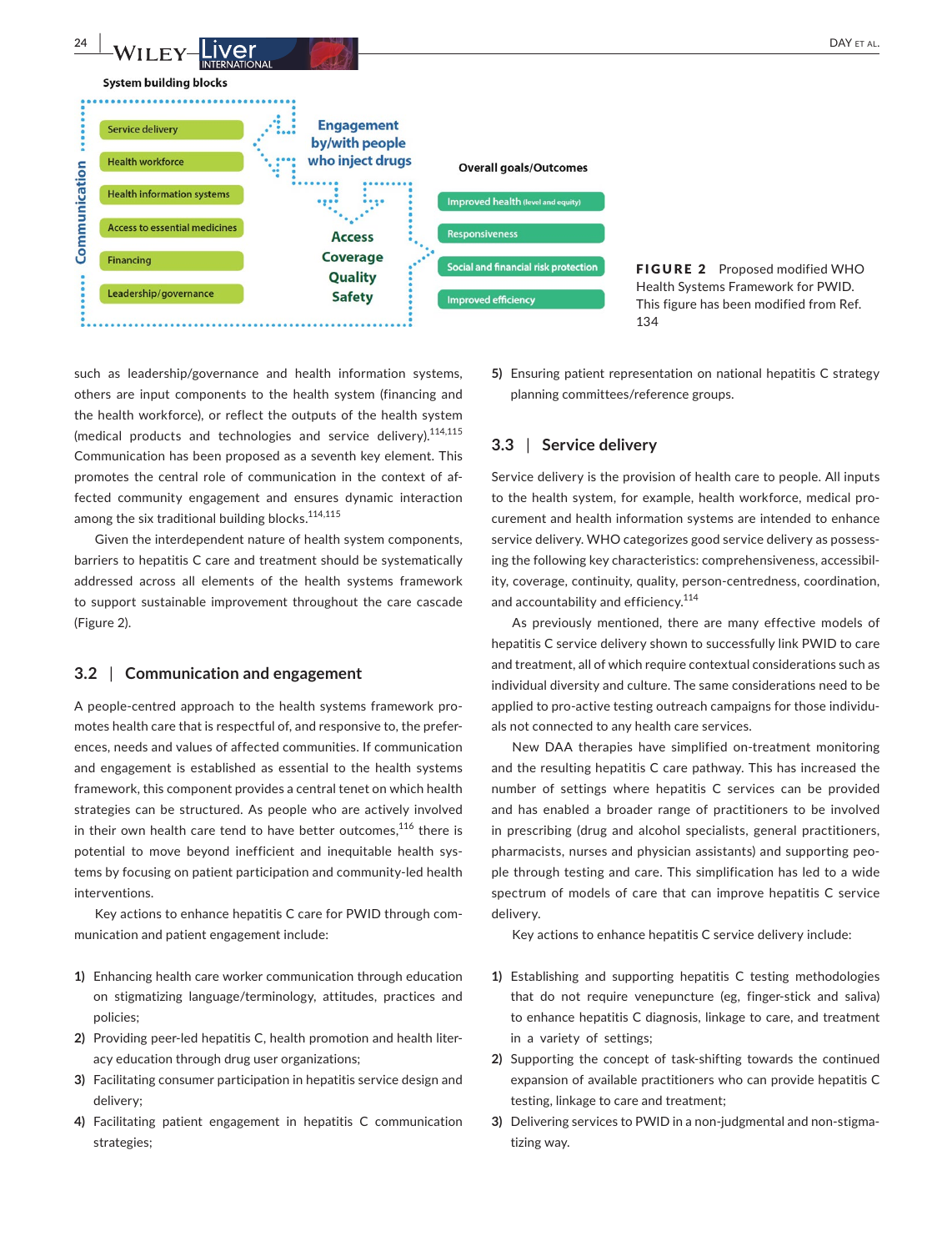#### **3.4** | **Health workforce**

The health workforce is defined as 'all people engaged in actions whose primary intent is to enhance health $117$ . WHO identifies human resources as clinical staff, as well as management and support staff, that is, those who do not deliver services directly but are essential to the performance of health systems.<sup>114</sup>

Given the ease and lower side-effect profile of DAA therapy, it is possible to increase hepatitis C treatment through simplified models of care across a range of settings.<sup>84</sup> Integrating hepatitis C care into new settings, for example, drug and alcohol services, entails service delivery by a broader multidisciplinary health workforce not previously involved in hepatitis C management.<sup>39</sup>

Key actions to enhance hepatitis C care for PWID through strengthening the health workforce include:

- **1)** Addressing health workforce limitations through increased hepatitis C education. Education must be contextually and culturally appropriate and provided through flexible, blended learning, that is, online and face to face. Education should focus on capacity strengthening within health systems through "train the trainer" models and include a key focus on providing non-stigmatizing care;
- **2)** Developing and expanding the peer workforce. Peer-based models of care receive a high level of patient acceptability and are an effective way of creating trust between services, health care providers and patients.<sup>66,75</sup> Health practitioner definitions should be expanded to include peer workers as valued members of the health workforce and peers should be supported through appropriate remuneration and professional support/supervision;
- **3)** Encouraging and driving leadership within the workforce, for example, by reaching out to professional groups to create champions in various relevant disciplines.

#### **3.5** | **Health information systems**

Health information systems are the foundation of decision making across the health system. They enable decision makers to identify problems and needs, make evidence-based decisions on health policy and allocate resources optimally.<sup>118</sup>

Despite epidemiological estimates relating to hepatitis C prevalence and burden of disease within PWID, there are still gaps in research and monitoring data. Addressing evidence gaps and improving methods for data collection is a priority for meeting global hepatitis C elimination goals.<sup>9</sup>

Key actions to enhance hepatitis C care for PWID through health information systems include:

- **1)** Developing systems to enable electronic health medical record alerts to enhance hepatitis C testing in people at risk who have not previously been tested or require ongoing risk-based testing;
- **2)** Assisting clients to understand how their data will be used and how their privacy will be protected;
- **3)** Collecting minimum programme information at the outset of hepatitis C treatment scale-up that can monitor the uptake of hepatitis C case finding among PWID, including the number and proportion that enter hepatitis C treatment programmes;
- **4)** Creating a hepatitis C treatment registry with linkage between laboratories and community hepatitis C treatment providers;
- **5)** Developing more efficient/flexible digital means of capturing data on hepatitis C testing and treatment among PWID (particularly in settings where no registry exists or can be established);
- **6)** Evaluating the impact of DAA treatment on hepatitis C-related morbidity and mortality, including hepatitis C prevalence and incidence, incidence of liver cancer and advanced liver disease (eg, decompensated cirrhosis), and death among PWID.

It is noted that as less restrictive care pathways are enabled through point-of-care testing and treatment access in community settings, it may become more challenging to establish or maintain classical disease registries. This reinforces the need to create alternative, digital means of capturing data.

#### **3.6** | **Medical procurement**

According to WHO, a well-functioning health system ensures equitable access to essential medical products and technologies of assured quality, safety, efficacy and cost-effectiveness.<sup>119</sup>

The availability of new hepatitis C diagnostics that are highly sensitive, quick and inexpensive has facilitated the simplification of hepatitis C testing.<sup>120-125</sup> DAA therapies have also dramatically simplified on-treatment monitoring needs.<sup>120</sup>

Point-of-care and DBS testing have been shown to increase uptake of hepatitis C testing<sup>39,44,51-53,126</sup> and linkage to hepatitis C care.51,52,55 Both have the potential to reduce non-attendance to off-site phlebotomy and provide more immediate results to facilitate enhanced education and linkage to care. This is particularly useful for remote/rural and outreach settings.

Point-of-care hepatitis C testing can include oral fluid rapid diagnostic testing, $121-125$  finger-stick whole-blood rapid diagnostic testing, $122.125,127,128$  on-site venepuncture-based testing $129,130$  and finger-stick capillary whole-blood testing.<sup>54</sup> Although DBS testing is not strictly point-of-care, the ability to collect a finger-stick sample at the point-of-care simplifies sample collection, transportation to the laboratory and diagnosis.126,131-133

Key actions to enhance hepatitis C care for PWID through medical procurement include:

- **1)** Simplifying, and disinvesting from, existing clinical algorithms for testing and treatment, ensuring a focus on improvement engagement with PWID;
- **2)** Increasing certification of currently available diagnostics—particularly those that do not require a venous blood draw, for example, oral tests, finger-stick blood tests—to increase access to testing for PWID;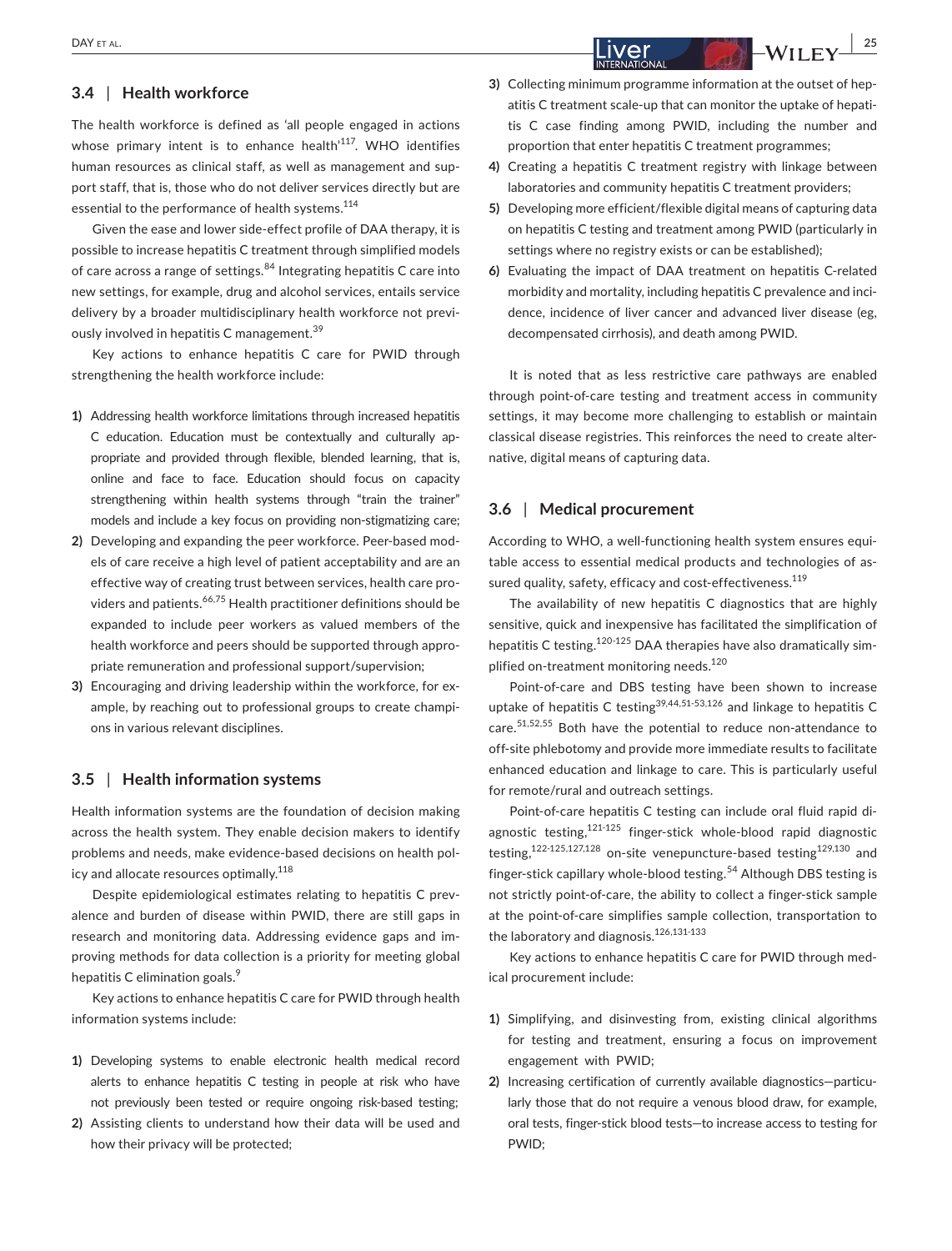**3)** Developing and certifying affordable diagnostics—particularly those that focus on community-based testing and reduce phlebotomy—to increase access to testing for PWID.

#### **3.7** | **Health systems financing**

Health financing is fundamental to the functionality of the health system. It involves both revenue generation/collection and purchasing/provision of services. Optimal health care financing allows access to needed services through efficient resource utilization.

The high cost of hepatitis C treatment continues to be a topic of concern; however, given economic and population prevention benefits, scaling up hepatitis C treatment and care in PWID has been shown to be cost-effective despite high drug costs and risk of reinfection.20-22

Globally, there is a lack of transparency in hepatitis c treatment financing mechanisms. Greater clarity and sharing of funding mechanisms would allow for a greater coordinated and effective global response.

Exploring new funding mechanisms and ensuring the financial sustainability of hepatitis C prevention and treatment programmes should be an important focus for all health systems.

Key actions for enhancing hepatitis C care through financing include:

- **1)** Identifying models of hepatitis C elimination success in settings with different economic health system structures and epidemic characteristics;
- **2)** Advocating for transparent sharing of successes in drug procurement and pricing;
- **3)** Developing investment cases including budgetary impact, epidemic impact (general and among PWID), cost-effectiveness and optimal resource allocation strategies ensuring equity.

#### **3.8** | **Leadership and governance**

Effective health system leadership and governance enables strategic policy frameworks, effective service delivery oversight, coalition-building, regulation, attention to system design and accountability.<sup>119</sup> As a cross-cutting component of the health systems framework, leadership and governance is an integral part of improving health outcomes.

In the context of eliminating hepatitis C, although "early adopter" countries, and regions/sites within countries, many of whom have developed national strategies, action plans and clinical guidelines, are showing that rapid scale-up of testing and treatment can be achieved through committed political leadership, $^8$  not all areas have such governance guidelines. To meet elimination targets by 2030, a comprehensive and global public health approach is needed.

Key actions for enhancing hepatitis C prevention and care through leadership and governance include:

- **2)** Ensuring engagement of key affected populations, preferably through leadership roles, in the development of national strategies and action plans;
- **3)** Developing treatment guidelines specifically noting that PWID should not be excluded from treatment and addressing primary prevention to prevent reinfection;
- **4)** Ensuring a financial commitment from national and regional/state governments;
- **5)** Identifying what scale-up of harm reduction interventions are required to support hepatitis C treatment as prevention strategy;
- **6)** Developing mechanisms for monitoring and evaluation to be able to provide data on whether progress is being made;
- **7)** Identifying champions to drive change—from the community, clinicians, public health and government.

# **4** | **CONCLUSION**

an action plan;

People who inject drugs, one of the populations most affected by hepatitis C, should be a priority population for interventions to prevent and treat the infection. If hepatitis C elimination is to be achieved, a peoplecentred health systems approach is required, providing a framework for action in which PWID are engaged in all components of their care, from diagnosis to treatment and follow-up care. At present, this is seldom the case. This paper presents a series of recommendations, based on expert opinion and published evidence, for how to improve care for PWID in each of the WHO six health systems buildings blocks. The seventh central component—ensuring adequate communication among the different parts of the health system and the PWID population—is put forth as a core element of the hepatitis C elimination response.

#### **ACKNOWLEDGEMENTS**

The Kirby Institute is funded by the Australian Government Department of Health and Ageing. The views expressed in this publication do not necessarily represent the position of the Australian Government. JG is supported by a National Health and Medical Research Council Career Development Fellowship. NM is supported by the National Institute for Drug Abuse [grant number R01 DA037773] and the University of California San Diego Center for AIDS Research (CFAR), a National Institute of Health (NIH)-funded programme [grant number P30 AI036214]. The authors wish to thank Tim France for preparing the original figure Ref. 134 which has been adapted for Figure 2.

# **CONFLICT OF INTEREST**

The authors received no funding from any pharmaceutical company in relation to this work. ED has nothing to declare. JG is a consultant/advisor and has received research grants from AbbVie, Cepheid, Gilead Sciences and Merck/MSD outside of this work. JVL is a consultant/advisor or has received research grants from AbbVie, Cepheid,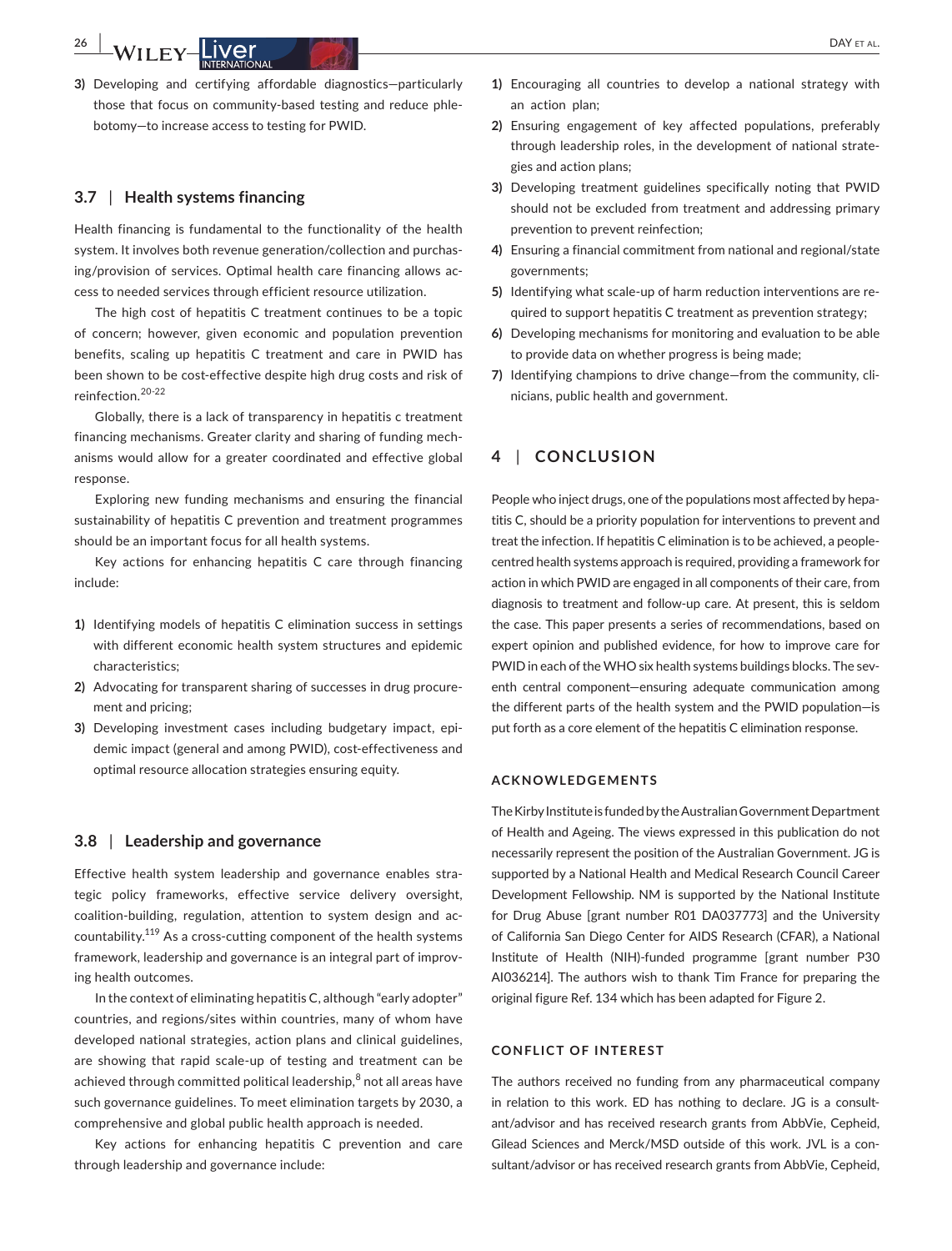Gilead Sciences and Merck/MSD outside of this work. CT has nothing to declare. NM has received unrestricted research grants and honoraria from Gilead Sciences and Merck outside of this work. OD has received research funding from Abbvie Gilead Sciences and MSD and is on advisory boards for Abbvie and MSD outside of this work. JD has received grant/research support from AbbVie, Bristol-Myers Squibb, Boehringer Ingelheim, Gilead Sciences, GlaxoSmithKline, Janssen, Merck Sharp & Dohme, Roche, Genedrive and speaker honoraria from AbbVie, Bristol-Myers Squibb, Boehringer Ingelheim, Gilead Sciences, GlaxoSmithKline, Janssen, Merck Sharp & Dohme, Roche outside of this work. JB has nothing to declare. AL is a consultant/advisor and has received research grants from Gilead Sciences and Merck/MSD outside of this work. MM has nothing to declare. PB is a consultant/advisor and has received research/travel grants from AbbVie, Gilead Sciences and Merck/MSD outside of this work. BN has nothing to declare. ST has received grant support from Gilead Sciences outside of this work.

#### **ORCID**

*Emma Day* <http://orcid.org/0000-0002-4804-4382> *Margaret Hellard* <http://orcid.org/0000-0002-5055-3266> *Olav Dalgard* <http://orcid.org/0000-0003-4470-3181> *John Dillon* <http://orcid.org/0000-0002-2164-4476> Matt Hickman<sup>D</sup> <http://orcid.org/0000-0001-9864-459X> *Philip Bruggmann* <http://orcid.org/0000-0002-0436-8895> *Jeffrey V. Lazaru[s](http://orcid.org/0000-0001-9618-2299)* <http://orcid.org/0000-0001-9618-2299> *Jason Grebel[y](http://orcid.org/0000-0002-1833-2017)* <http://orcid.org/0000-0002-1833-2017>

# **REFERENCES**

- 1. Stanaway JD, Flaxman AD, Naghavi M, et al. The global burden of viral hepatitis from 1990 to 2013: findings from the Global Burden of Disease Study 2013. *Lancet*. 2016;388(10049):1081‐1088.
- 2. The Polaris Observatory HCV Collaborators. Global prevalence and genotype distribution of hepatitis C virus infection in 2015: a modelling study. *Lancet Gastroenterol Hepatol*. 2017;2(3):161‐176.
- 3. Hajarizadeh B, Grebely J, Dore GJ. Epidemiology and natural history of HCV infection. *Nat Rev Gastroenterol Hepatol*. 2013;10(9):553‐562.
- 4. Falade-Nwulia O, Suarez-Cuervo C, Nelson DR, Fried MW, Segal JB, Sulkowski MS. Oral direct-acting agent therapy for hepatitis C virus infection: a systematic review. *Ann Intern Med*. 2017;166(9):637‐648.
- 5. Degenhardt L, Peacock A, Colledge S, et al. Global prevalence of injecting drug use and sociodemographic characteristics and prevalence of HIV, HBV, and HCV in people who inject drugs: a multistage systematic review. *Lancet Glob Health*. 2017;5(12):e1192‐ e1207.
- 6. Grebely J, Larney S, Peacock A, et al. Global, regional, and countrylevel estimates of hepatitis C infection among people who have recently injected drugs. *Addiction*. 2018;114(1):150‐166.
- 7. WHO. Global health sector strategy on viral hepatitis 2016-2021. 2017; [http://apps.who.int/iris/bitstream/10665/246177/1/WHO-](http://apps.who.int/iris/bitstream/10665/246177/1/WHO-HIV-2016.06-eng.pdf?ua=1)[HIV-2016.06-eng.pdf?ua=1.](http://apps.who.int/iris/bitstream/10665/246177/1/WHO-HIV-2016.06-eng.pdf?ua=1) Accessed June 5, 2017.
- 8. WHO. *Global Hepatitis Report*. Geneva, Switzerland: World Health Organization; 2017:2017.
- 9. Grebely J, Bruneau J, Lazarus JV, et al. Research priorities to achieve universal access to hepatitis C prevention, management and direct-acting antiviral treatment among people who inject drugs. *Int J Drug Policy*. 2017;47:51‐60.
- 10. Wiessing L, Ferri M, Grady B, et al. Hepatitis C virus infection epidemiology among people who inject drugs in Europe: a systematic review of data for scaling up treatment and prevention. *PLoS ONE*. 2014;9(7):e103345.
- 11. Hagan H, Pouget ER, Des Jarlais DC, Lelutiu-Weinberger C. Metaregression of hepatitis C virus infection in relation to time since onset of illicit drug injection: the influence of time and place. *Am J Epidemiol*. 2008;168(10):1099‐1109.
- 12. Page K, Morris MD, Hahn JA, Maher L, Prins M. Injection drug use and hepatitis C virus infection in young adult injectors: using evidence to inform comprehensive prevention. *Clin Infect Dis*. 2013;57(Suppl 2):S32‐S38.
- 13. Morris MD, Shiboski S, Bruneau J, et al. Geographic differences in temporal incidence trends of hepatitis C virus infection among people who inject drugs: the InC3 collaboration. *Clin Infect Dis*. 2017;64(7):860‐869.
- 14. Roy E, Boudreau JF, Boivin JF. Hepatitis C virus incidence among young street-involved IDUs in relation to injection experience. *Drug Alcohol Depend*. 2009;102(1–3):158‐161.
- 15. Platt L, Minozzi S, Reed J, et al. Needle and syringe programmes and opioid substitution therapy for preventing HCV transmission among people who inject drugs: findings from a Cochrane Review and meta-analysis. *Addiction*. 2017;113(3):545‐563.
- 16. Wilson DP, Donald B, Shattock AJ, Wilson D, Fraser-Hurt N. The cost-effectiveness of harm reduction. *Int J Drug Policy*. 2015;26(Suppl 1):S5‐S11.
- 17. Lawrinson P, Ali R, Buavirat A, et al. Key findings from the WHO collaborative study on substitution therapy for opioid dependence and HIV/AIDS. *Addiction*. 2008;103(9):1484‐1492.
- 18. Gowing L, Farrell MF, Bornemann R, Sullivan LE, Ali R. Oral substitution treatment of injecting opioid users for prevention of HIV infection. *Cochrane Database Syst Rev*. 2011;(8):CD004145.
- 19. MacArthur GJ, van Velzen E, Palmateer N, et al. Interventions to prevent HIV and Hepatitis C in people who inject drugs: a review of reviews to assess evidence of effectiveness. *Int J Drug Policy*. 2014;25(1):34‐52.
- 20. Williams R, Aspinall R, Bellis M, et al. Addressing liver disease in the UK: a blueprint for attaining excellence in health care and reducing premature mortality from lifestyle issues of excess consumption of alcohol, obesity, and viral hepatitis. *Lancet*. 2014;384(9958):1953‐1997.
- 21. Martin NK, Vickerman P, Miners A, et al. Cost-effectiveness of hepatitis C virus antiviral treatment for injection drug user populations. *Hepatology*. 2012;55(1):49‐57.
- 22. Martin NK, Vickerman P, Dore GJ, et al. Prioritization of HCV treatment in the direct-acting antiviral era: An economic evaluation. *J Hepatol*. 2016;65(1):17‐25.
- 23. AASLD/IDSA. HCV Guidance: Recommendations for Testing, Managing, and Treating Hepatitis C. 2017; [https://www.hcvguide](https://www.hcvguidelines.org/)[lines.org/](https://www.hcvguidelines.org/). Accessed March 18, 2017.
- 24. EASL. EASL recommendations on treatment of hepatitis C 2016. *J Hepatol*. 2017;66(1):153‐194.
- 25. Grebely J, Robaeys G, Bruggmann P, et al. Recommendations for the management of hepatitis C virus infection among people who inject drugs. *Int J Drug Policy*. 2015;26(10):1028‐1038.
- 26. WHO. *Guidelines for the Screening, Care and Treatment of Persons with Hepatitis C Infection*. Geneva, Switzerland: WHO; 2014.
- 27. Martin NK, Vickerman P, Foster GR, Hutchinson SJ, Goldberg DJ, Hickman M. Can antiviral therapy for hepatitis C reduce the prevalence of HCV among injecting drug user populations? A modeling analysis of its prevention utility. *J Hepatol*. 2011;54(6):1137‐1144.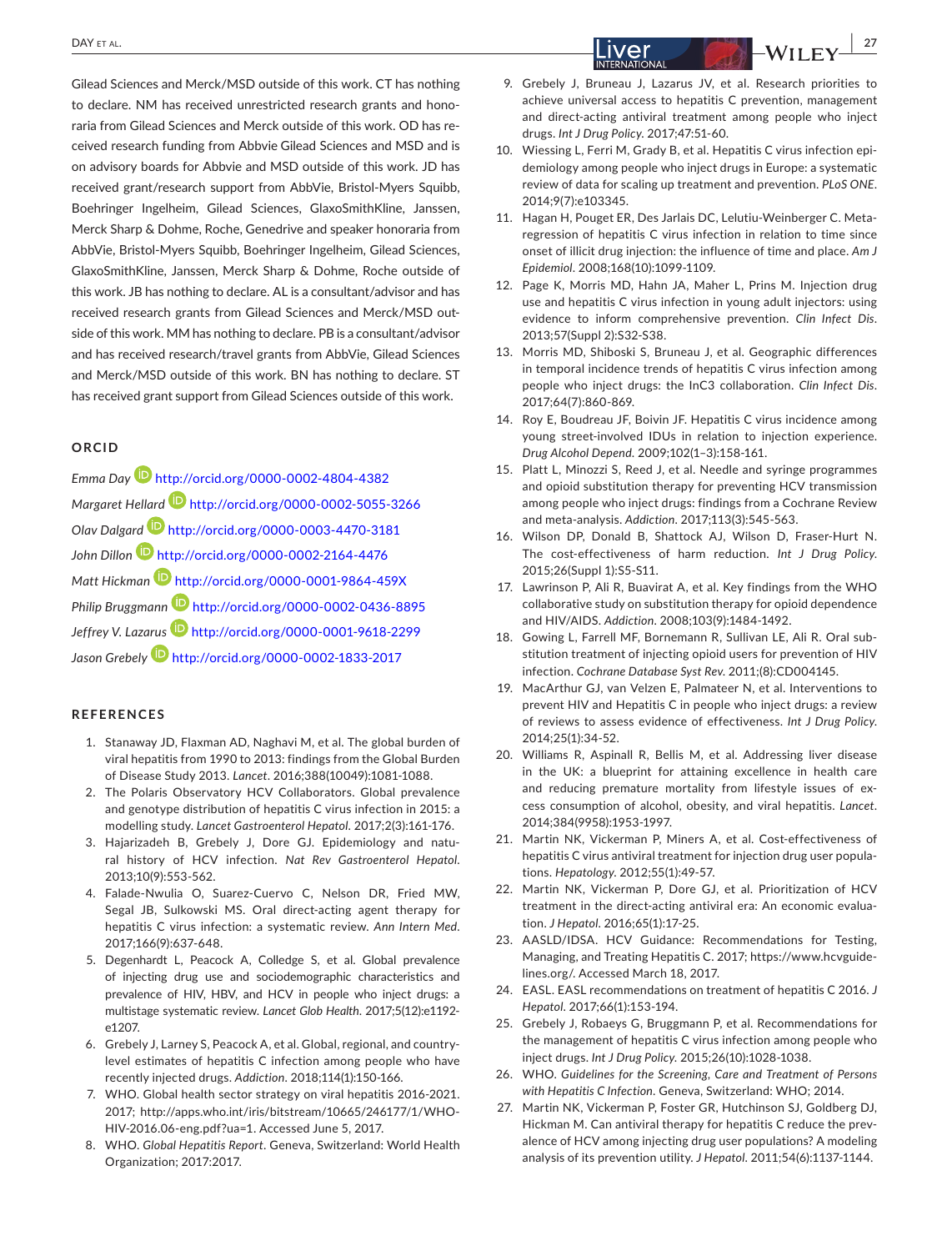- **28 |A/ILEY** |**DAYETAL.**
- 28. Martin NK, Hickman M, Hutchinson SJ, Goldberg DJ, Vickerman P. Combination interventions to prevent HCV transmission among people who inject drugs: modeling the impact of antiviral treatment, needle and syringe programs, and opiate substitution therapy. *Clin Infect Dis*. 2013;57(Suppl 2):S39‐S45.
- 29. Martin NK, Vickerman P, Grebely J, et al. Hepatitis C virus treatment for prevention among people who inject drugs: modeling treatment scale-up in the age of direct-acting antivirals. *Hepatology*. 2013;58(5):1598‐1609.
- 30. de Vos AS, Prins M, Kretzschmar ME. Hepatitis C Virus treatment as prevention among injecting drug users: who should we cure first? *Addiction*. 2015;110(6):975‐983.
- 31. Hellard M, Rolls DA, Sacks-Davis R, et al. The impact of injecting networks on hepatitis C transmission and treatment in people who inject drugs. *Hepatology*. 2014;60(6):1861‐1870.
- 32. Fraser H, Zibbell J, Hoerger T, et al. Scaling-up HCV prevention and treatment interventions in rural United States-model projections for tackling an increasing epidemic. *Addiction*. 2018;113(1):173‐182.
- 33. Fraser H, Martin NK, Brummer-Korvenkontio H, et al. Model projections on the impact of HCV treatment in the prevention of HCV transmission among people who inject drugs in Europe. *J Hepatol*. 2018;68(3):402‐411.
- 34. Vickerman P, Martin N, Turner K, Hickman M. Can needle and syringe programmes and opiate substitution therapy achieve substantial reductions in hepatitis C virus prevalence? Model projections for different epidemic settings. *Addiction*. 2012;107(11):1984‐1995.
- 35. Saraswat V, Norris S, de Knegt RJ, et al. Historical epidemiology of hepatitis C virus (HCV) in select countries - volume 2. *J Viral Hepatitis*. 2015;22(Suppl 1):6‐25.
- 36. Liakina V, Hamid S, Tanaka J, et al. Historical epidemiology of hepatitis C virus (HCV) in select countries - volume 3. *J Viral Hepatitis*. 2015;22(Suppl 4):4‐20.
- 37. Bruggmann P, Berg T, Ovrehus AL, et al. Historical epidemiology of hepatitis C virus (HCV) in selected countries. *J Viral Hepatitis*. 2014;21(Suppl 1):5‐33.
- 38. Lazarus JV, Sperle I, Spina A, Rockstroh JK. Are the testing needs of key European populations affected by hepatitis B and hepatitis C being addressed? A scoping review of testing studies in Europe. *Croat Med J*. 2016;57(5):442‐456.
- 39. Bajis S, Dore GJ, Hajarizadeh B, Cunningham EB, Maher L, Grebely J. Interventions to enhance testing, linkage to care and treatment uptake for hepatitis C virus infection among people who inject drugs: a systematic review. *Int J Drug Policy*. 2017;47:34‐46.
- 40. Zhou K, Fitzpatrick T, Walsh N, et al. Interventions to optimise the care continuum for chronic viral hepatitis: a systematic review and meta-analyses. *Lancet Infect Dis*. 2016;16(12):1409‐1422.
- 41. Krauskopf K, Kil N, Sofianou A, et al. Evaluation of an electronic health record prompt for hepatitis c antibody screening of baby boomers in primary care-a cluster randomized control trial. *J Gen Intern Med*. 2014;29:S88‐S89.
- 42. Litwin AH, Smith BD, Drainoni ML, et al. Primary care-based interventions are associated with increases in hepatitis C virus testing for patients at risk. *Dig Liver Dis*. 2012;44(6):497‐503.
- 43. Drainoni ML, Litwin AH, Smith BD, et al. Effectiveness of a risk screener in identifying hepatitis C virus in a primary care setting. *Am J Public Health*. 2012;102(11):e115‐e121.
- 44. Meyer JP, Moghimi Y, Marcus R, Lim JK, Litwin AH, Altice FL. Evidence-based interventions to enhance assessment, treatment, and adherence in the chronic Hepatitis C care continuum. *Int J Drug Policy*. 2015;26(10):922‐935.
- 45. Aitken CK, Kerger M, Crofts N. Peer-delivered hepatitis C testing and counselling: a means of improving the health of injecting drug users. *Drug Alcohol Rev*. 2002;21(1):33‐37.
- 46. Skipper C, Guy JM, Parkes J, Roderick P, Rosenberg WM. Evaluation of a prison outreach clinic for the diagnosis and

prevention of hepatitis C: Implications for the national strategy. *Gut*. 2003;52(10):1500‐1504.

- 47. Brewer DD, Hagan H. Evaluation of a patient referral contact tracing programme for hepatitis B and C virus infection in drug injectors. *Euro Surveill*. 2009;14(14):5‐9.
- 48. Conway B, Vafadary S, Sharma S, et al. The community pop-up clinic as a tool of engagement for vulnerable populations with HCV and HIV infections. *J Hepat*. 2015;2(1):1‐4.
- 49. Cosmaro ML, Oldrini M, Rancilio L, et al. Facilitated access procedures for HIV and HCV testing in vulnerable groups. *Infection*. 2011;39:S33.
- 50. Remy AJ, Bouchkira H, Wenger H, Montabone S. News tools of screening viral hepatitis in real life: New French model of care. *United European Gastroenterol J*. 2015;1:A157.
- 51. Morano JP, Zelenev A, Lombard A, Marcus R, Gibson BA, Altice FL. Strategies for hepatitis C testing and linkage to care for vulnerable populations: point-of-care and standard HCV testing in a mobile medical clinic. *J Community Health*. 2014;39(5):922‐934.
- 52. Bottero J, Boyd A, Gozlan J, et al. Simultaneous human immunodeficiency virus-hepatitis B-hepatitis C point-of-care tests improve outcomes in linkage-to-care: results of a randomized control trial in persons without healthcare coverage. *Open Forum Infect Dis*. 2015;2(4):ovf162.
- 53. Beckwith CG, Kurth AE, Bazerman LB, et al. A pilot study of rapid hepatitis C virus testing in the Rhode Island Department of Corrections. *J Public Health*. 2016;38(1):130‐137.
- 54. Grebely J, Lamoury FMJ, Hajarizadeh B, et al. Evaluation of the Xpert HCV Viral Load point-of-care assay from venepuncturecollected and finger-stick capillary whole-blood samples: a cohort study. *Lancet Gastroenterol Hepatol*. 2017;2(7):514‐520.
- 55. McAllister G, Innes H, McLeod A, et al. Uptake of hepatitis C specialist services and treatment following diagnosis by dried blood spot in Scotland. *J Clin Virol*. 2014;61(3):359‐364.
- 56. Moessner BK, Jorgensen TR, Skamling M, et al. Outreach screening of drug users for cirrhosis with transient elastography. *Addiction*. 2011;106(5):970‐976.
- 57. Foucher J, Reiller B, Jullien V, et al. FibroScan used in streetbased outreach for drug users is useful for hepatitis C virus screening and management: a prospective study. *J Viral Hepatitis*. 2009;16(2):121‐131.
- 58. Marshall AD, Micallef M, Erratt A, et al. Liver disease knowledge and acceptability of non-invasive liver fibrosis assessment among people who inject drugs in the drug and alcohol setting: The LiveRLife Study. *Int J Drug Policy*. 2015;26(10):984‐991.
- 59. Cullen W, Stanley J, Langton D, Kelly Y, Staines A, Bury G. Hepatitis C infection among injecting drug users in general practice: a cluster randomised controlled trial of clinical guidelines' implementation. *Br J Gen Pract*. 2006;56(532):848‐856.
- 60. Masson CL, Delucchi KL, McKnight C, et al. A randomized trial of a hepatitis care coordination model in methadone maintenance treatment. *Am J Public Health*. 2013;103(10):E81‐E88.
- 61. Evon DM, Simpson K, Kixmiller S, et al. A randomized controlled trial of an integrated care intervention to increase eligibility for chronic hepatitis C treatment. *Am J Gastroenterol*. 2011;106(10):1777‐1786.
- 62. Knott A, Dieperink E, Willenbring ML, et al. Integrated psychiatric/medical care in a chronic hepatitis C clinic: effect on antiviral treatment evaluation and outcomes. *Am J Gastroenterol*. 2006;101(10):2254‐2262.
- 63. Ho SB, Brau N, Cheung R, et al. Integrated care increases treatment and improves outcomes of patients with chronic hepatitis C virus infection and psychiatric illness or substance abuse. *Clin Gastroenterol Hepatol*. 2015;13(11):2005‐2014. e2001-2003.
- 64. Trooskin SB, Poceta J, Towey CM, et al. Results from a geographically focused, community-based HCV screening, linkage-to-care and patient navigation program. *J Gen Intern Med*. 2015;30(7):950‐957.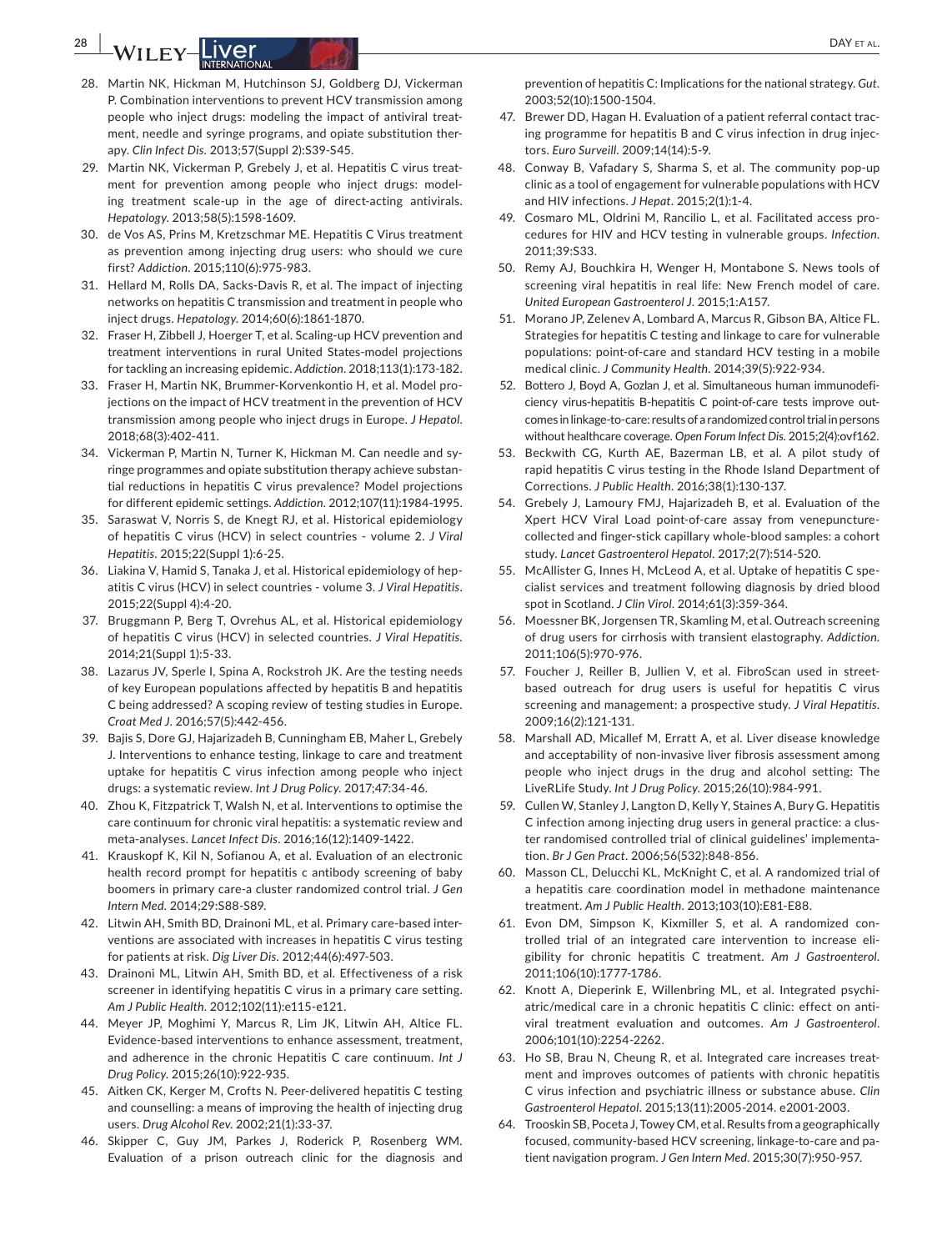- 65. Falade-Nwulia O, Mehta SH, Lasola J, et al. Public health clinicbased hepatitis C testing and linkage to care in baltimore. *J Viral Hepatitis*. 2016;23(5):366‐374.
- 66. Crawford S, Bath N. Peer support models for people with a history of injecting drug use undertaking assessment and treatment for hepatitis C virus infection. *Clin Infect Dis*. 2013;57(Suppl 2):S75‐S79.
- 67. Grebely J, Knight E, Genoway KA, et al. Optimizing assessment and treatment for hepatitis C virus infection in illicit drug users: a novel model incorporating multidisciplinary care and peer support. *Eur J Gastro Hepatol*. 2010;22(3):270‐277.
- 68. Norman J, Walsh NM, Mugavin J, et al. The acceptability and feasibility of peer worker support role in community based HCV treatment for injecting drug users. *Harm Reduct J*. 2008;5:8.
- 69. Rance J, Treloar C. *Integrating Treatment: Key Findings from a Qualitative Evaluation of the Enhancing Treatment of Hepatitis C in Opiate Substitution Settings (ETHOS) Study*. Sydney, NSW: National Centre in HIV Social Research; 2012.
- 70. Musgrove SM. NUAA's ETHOS Projects: The Story of a Hep C Peer Support Worker & His Clinic. Paper presented at: 2nd International Symposium on Hepatitis in Substance Users2011; Brussels, Belgium.
- 71. Sylvestre DL, Zweben JE. Integrating HCV services for drug users: a model to improve engagement and outcomes. *Int J Drug Policy*. 2007;18(5):406‐410.
- 72. Stein MR, Soloway IJ, Jefferson KS, Roose RJ, Arnsten JH, Litwin AH. Concurrent group treatment for hepatitis C: implementation and outcomes in a methadone maintenance treatment program. *J Subst Abuse Treat*. 2012;43(4):424‐432.
- 73. Charlebois A, Lee L, Cooper E, Mason K, Powis J. Factors associated with HCV antiviral treatment uptake among participants of a community-based HCV programme for marginalized patients. *J Viral Hepat*. 2012;19(12):836‐842.
- 74. Roose RJ, Cockerham-Colas L, Soloway I, Batchelder A, Litwin AH. Reducing barriers to hepatitis C treatment among drug users: an integrated hepatitis C peer education and support program. *J Health Care Poor Underserved*. 2014;25(2):652‐662.
- 75. Treloar C, Rance J, Bath N, et al. Evaluation of two communitycontrolled peer support services for assessment and treatment of hepatitis C virus infection in opioid substitution treatment clinics: The ETHOS study, Australia. *Int J Drug Policy*. 2015;26(10):992‐998.
- 76. Alavi M, Grebely J, Micallef M, et al. Assessment and treatment of hepatitis C virus infection among people who inject drugs in the opiate substitution setting: the ETHOS study. *Clin Infect Dis*. 2013;57(Suppl 2):S62‐S69.
- 77. Keats J, Micallef M, Grebely J, et al. Assessment and delivery of treatment for hepatitis C virus infection in an opioid substitution treatment clinic with integrated peer-based support in Newcastle, Australia. *Int J Drug Policy*. 2015;26(10):999‐1006.
- 78. Sulkowski M, Ward K, Falade-Nwulia O, et al. Randomized controlled trial of cash incentives or peer mentors to improve HCV linkage and treatment among HIV/HCV coinfected persons who inject drugs: the CHAMPS Study. *J Hepatol*. 2017;66:S719.
- 79. Norton BL, Singh R, Agyemang L, Litwin AH. Contingency Management Improves HCV Linkage and Treatment Outcomes in Persons Who Inject Drugs: A Pilot Study. Paper presented at: 5th International Symposium on Hepatitis Care in Substance Users (INHSU 2016)2016; Oslo, Norway.
- 80. Mashru J, Kirlew M, Saginur R, Schreiber YS. Management of infectious diseases in remote northwestern Ontario with telemedicine videoconference consultations. *J Telemed Telecare*. 2017;23(1):83‐87.
- 81. Tahan V, Almashhrawi A, Kahveci AM, Mutrux R, Ibdah JA. Extension for community health outcomes-hepatitis C: small steps carve big footprints in the allocation of scarce resources for

hepatitis C virus treatment to remote developing areas. *World J Hepatol*. 2016;8(11):509‐512.

- 82. Arora S, Thornton K, Murata G, et al. Outcomes of treatment for hepatitis C virus infection by primary care providers. *N Engl J Med*. 2011;364(23):2199‐2207.
- 83. Lloyd AR, Clegg J, Lange J, et al. Safety and effectiveness of a nurseled outreach program for assessment and treatment of chronic hepatitis C in the custodial setting. *Clin Infect Dis*. 2013;56(8):1078‐1084.
- 84. Bruggmann P, Litwin AH. Models of care for the management of hepatitis C virus among people who inject drugs: one size does not fit all. *Clin Infect Dis*. 2013;57(Suppl 2):S56‐S61.
- 85. Grebely J, Puoti M, Wedemeyer H, et al. Safety and efficacy of ombitasvir, paritaprevir/ritonavir and dasabuvir with or without ribavirin in chronic hepatitis C patients receiving opioid substitution therapy: a pooled analysis across 12 clinical trials. *J Hepatol*. 2017;66:S514.
- 86. Grebely J, Dore GJ, Zeuzem S, et al. Efficacy and safety of sofosbuvir/velpatasvir in patients with chronic hepatitis C virus infection receiving opioid substitution therapy: analysis of phase 3 ASTRAL trials. *Clin Infect Dis*. 2016;63(11):1479‐1481.
- 87. Grebely J, Mauss S, Brown A, et al. Efficacy and safety of ledipasvir/ sofosbuvir with and without ribavirin in patients with chronic HCV genotype 1 infection receiving opioid substitution therapy: analysis of phase 3 ION trials. *Clin Infect Dis*. 2016;63(11):1405‐1411.
- 88. Grebely J, Jacobson IM, Kayali Z, et al. SOF/VEL/VOX for 8 or 12weeks is well tolerated and results in high SVR12 rates in patients receiving opioid substitution therapy. *J Hepatol*. 2017;66:S513.
- 89. Christensen S, Schober A, Mauss S, et al. DAA-Treatment of HCVinfected patients on Opioid Substitution Therapy (OST): does the clinical setting matter? Data from the German Hepatitis C-Registry (DHC-R). *Hepatology*. 2016;64(S1):982A‐983A.
- 90. Schutz A, Moser S, Marchart K, Haltmayer H, Gschwantler M. Direct observed therapy of chronic hepatitis C with interferon-free all-oral regimens at a low-threshold drug treatment facility-a new concept for treatment of patients with borderline compliance receiving opioid substitution therapy. *Am J Gastroenterol*. 2016;111(6):903‐905.
- 91. Scherz N, Brunner N, Bruggmann P. Direct-acting antivirals for hepatitis C in patient in opioid substitution treatment and heroin assisted treatment: real-life data. *J Hepatol*. 2017;66:S726.
- 92. Dillon J, Mauss S, Nalpas C, et al. Efficacy and safety of Simeprevircontaining hepatitis C therapy in patients on opiate substitution therapy. *J Hepatol*. 2017;66:S520.
- 93. Boyle A, Marra F, Fox R, et al. Partial directly observed therapy with ombitasvir/paritaprevir based regimens allows for successful treatment of patients on daily supervised methadone. *J Hepatol*. 2017;66:S282.
- 94. Dore GJ, Altice F, Litwin AH, et al. Elbasvir-grazoprevir to treat hepatitis C virus infection in persons receiving opioid agonist therapy: a randomized trial. *Ann Intern Med*. 2016;165(9):625‐634.
- 95. Conway B, Grebely J, Fraser C, et al. Paritaprevir/ritonavir/ombitasvir, dasabuvir + ribavirin in people with HCV genotype 1 and recent injecting drug use or receiving OST: The D3FEAT study. Paper presented at: 6th international Symposium on Hepatitis Care in Substance Users 2017; New Jersey, USA.
- 96. Norton BL, Fleming J, Steinman M, et al. High HCV Cure Rates for Drug Users Treated with DAAs at an Urban Primary Care Clinic. Paper presented at: Conference on Retroviruses and Opportunistic Infections; Feb 22-24 2016; Boston, USA.
- 97. Conway B, Raycraft T, Bhutani Y, et al. Efficacy of all-oral HCV therapy in people who inject drugs. *Hepatology*. 2016;64(S1):990A.
- 98. Morris L, Smirnov A, Kvassay A, et al. Initial outcomes of integrated community-based hepatitis C treatment for people who inject drugs: findings from the Queensland Injectors' Health Network. *Int J Drug Policy*. 2017;47:216‐220.
- 99. Mason K, Dodd Z, Guyton M, et al. Understanding real-world adherence in the directly acting antiviral era: a prospective